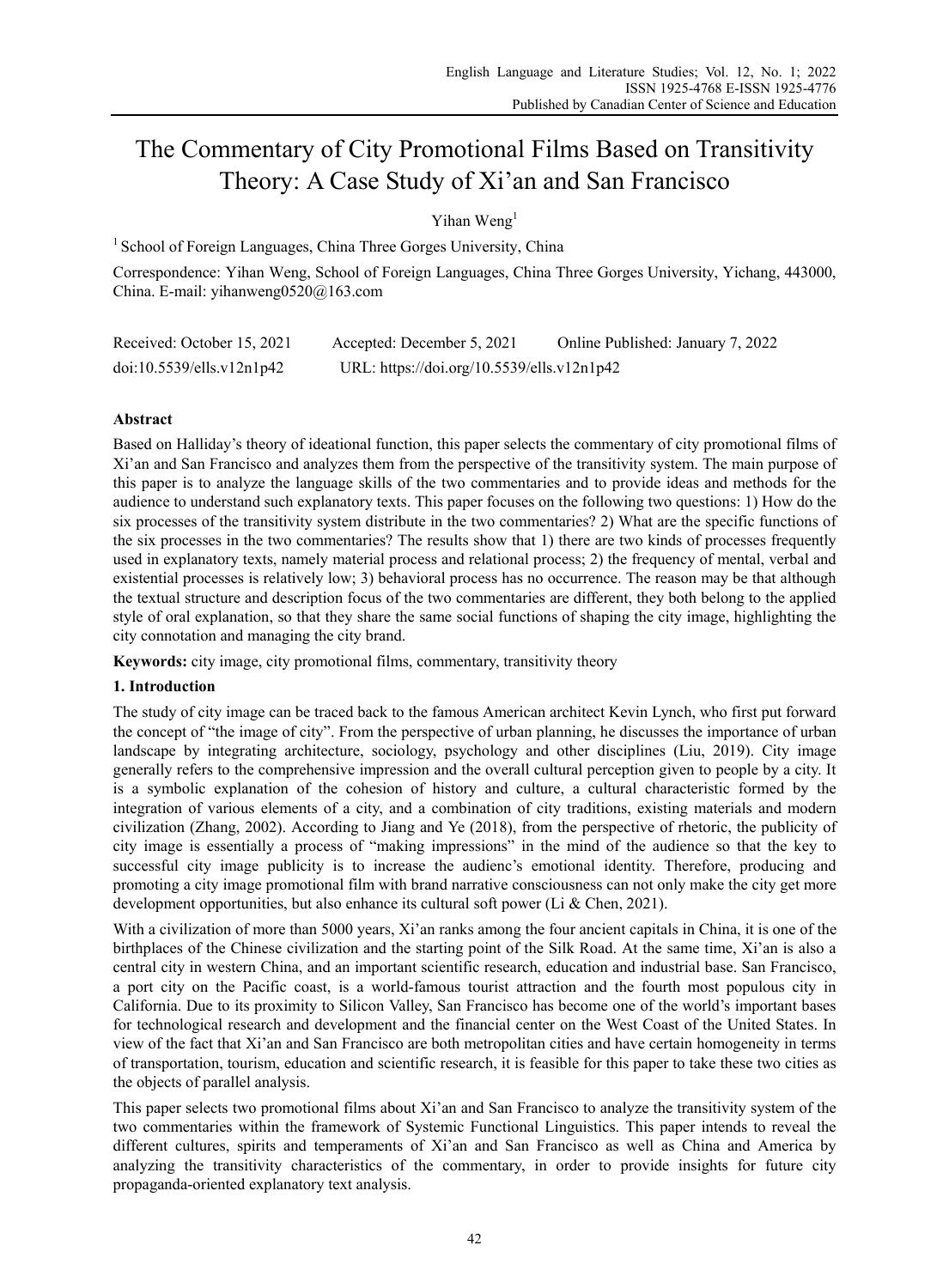#### **2. Data Collection**

The corpus in this paper is selected from the bilingual commentary of two city promotional films. The video about Xi'an was released in November 2017, with the title of *Image Promo of Xi'an City* in English (hereinafter referred to as text F1). Another video about San Francisco was released in March 2019 on *www.nationalgeographic.com*, with the title of *Discover the allure of San Francisco in this video* (hereinafter referred to as text F2). In this paper, only the English version of the two commentaries will be used for analysis.

The promotional film of Xi'an lasts 8 minutes and 37 seconds, with a total of 528 valid characters. It introduces Xi'an, a world-famous historical city, from five aspects: history, humanity, nature, life and development. The promotional film of San Francisco lasts for 3 minutes and 33 seconds, with a total of 482 valid characters. It focuses on the natural beauty of San Francisco with geographical orientation as the main line, supplemented by key words such as art, flavor, history and innovation, showing the unique charm of the city in an all-round and multi-level way.

The findings and discussion of this paper are based on the comprehensive situation after two manual comparison analyses as the data source, and all the data have been tested twice. The findings and discussion of this paper takes the comprehensive data after comparing the two-time results of manual identification as the analysis source. All the data have been tested twice so that it has certain accuracy and reliability.

#### **3. Analytical Framework**

Halliday argues that the transitivity system constructs our experience of the world as types of processes that can be controlled (Halliday, 2000), whose function is to divide what people see, hear and do in the real world into several kinds of processes, that is, to categorize experience through grammar, and to indicate the participants and circumstantial elements related to each process (Hu et al., 2005). Halliday distinguishes six types of processes, namely material process, mental process, relational process, verbal process, behavioral process, and existential process. These processes are in fact the generalization or classification of the ways in which clauses express the conceptual meaning (Zhang  $\&$  Zhang, 2012). The same event may be expressed in different linguistic processes, and the same linguistic process may be expressed in different ways. The choice and use of transitivity system is directly related to the degree and way of understanding of both objective and subjective world (Zhu, 2005). The purpose of transitivity analysis is to explore which social, cultural, ideological, and political factors determine the type of process (verb) in a particular category of text (Mayr, 2008). In view of this, we believe that the system of transitivity provides new methods for text analysis and helps people to probe the hidden information through the surface form of language.

#### **4. Results and Discussion**

As can be seen from Table 1, the two texts share similar system of transitivity. Material process is used most frequently, followed by relational process. Mental process, verbal process and existential process are used less frequently, and behavioral process has no occurrence. In this section, the five kinds of processes in texts F1 and F2 will be analyzed in detail.

|                   | Text $F1$ (Xi'an) |         | Text F2 (San Francisco) |         |  |
|-------------------|-------------------|---------|-------------------------|---------|--|
| Process           | $N = 46$          | $P=100$ | $N = 37$                | $P=100$ |  |
| Material          | 27                | 58.69   | 24                      | 64.86   |  |
| Mental            |                   | 6.52    | 2                       | 5.41    |  |
| Relational        | 12                | 26.09   | 10                      | 27.03   |  |
| <b>Behavioral</b> |                   |         |                         | 0       |  |
| Verbal            | C                 | 4.35    |                         | 2.70    |  |
| Existential       |                   | 4.35    |                         | 0       |  |

Table 1. Six processes in text F1 & F2

*Note*. N=number, P=percentage.

#### *4.1 Material Process*

Material process is the construction of the external world and what people do, or a series of events happened in the objective world. It is the most frequently used process in both F1 and F2 texts, which completely meets the needs of language field and reflects that commentary belongs to the applied style of oral explanation. It is worth noting that text F2 takes the natural and cultural landscape of San Francisco as the main illustrative object, so that all the actors in the material process are concrete nouns or personal pronouns. For example (the bold italics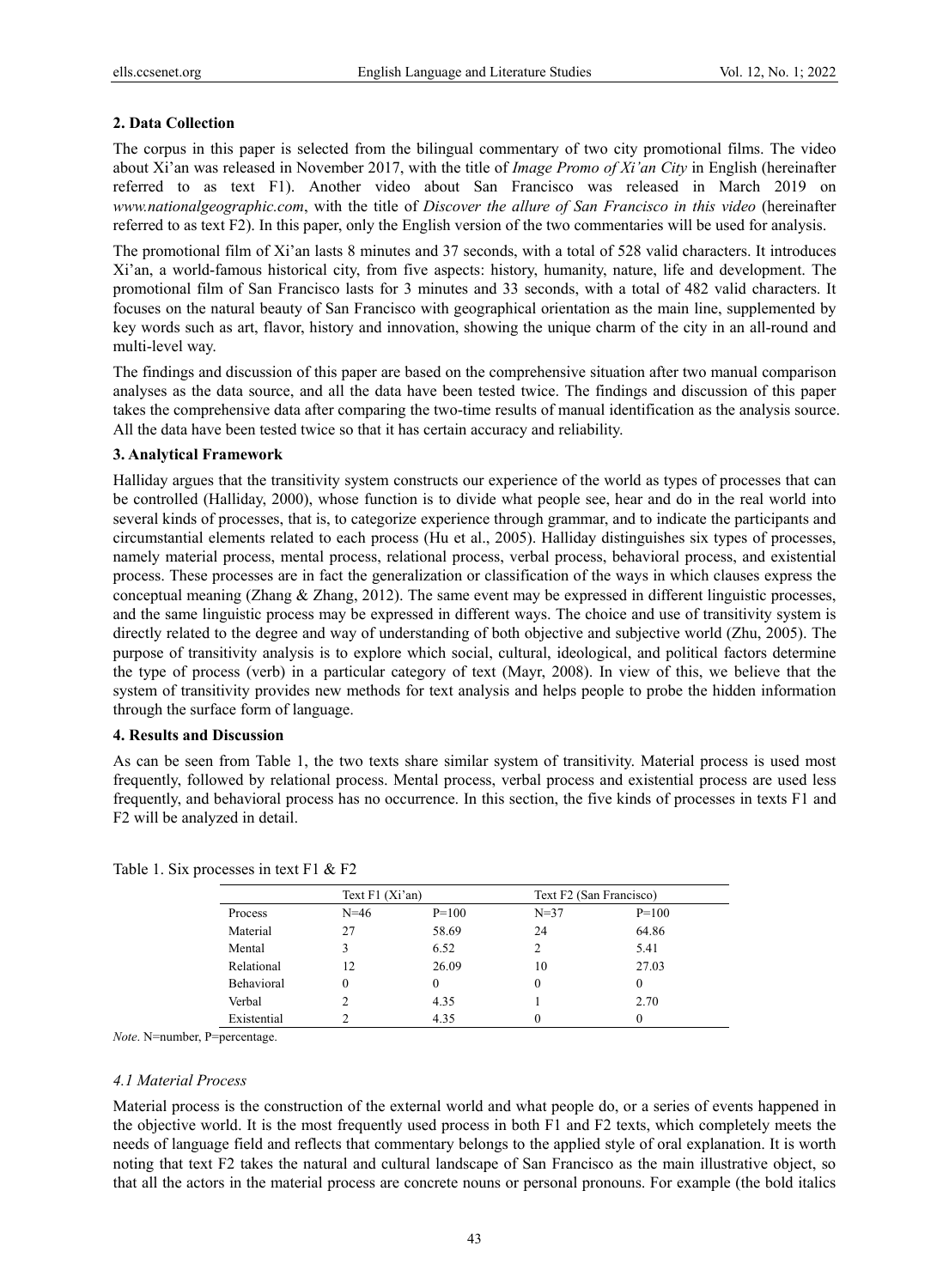represent material process verbs and the underlined parts represent actors):

(1) The Gold Rush, immigration, beatniks, hippies, the LGBTQ community, and the tech industry *have all fueled* San Francisco's enduring influence on American culture.

(2) You can also *explore* the modern ruins of the Sutro Baths.

Sentence (1) is at the end of the first paragraph in the text F2, which is a paragraph full of general statements. There are six noun phrases serving as both subject and actor in sentence (1). The original meaning of the predicate verb "fuel" is to supply something with material that can be burnt produce heat or power, or to put petrol/gas into a vehicle. In this sentence, the verb "fuel" can be extended to the meaning of promotion. It shows that the city of San Francisco has always attracted numerous pioneers and anti-mainstream groups, who are full of adventure spirit, active in thinking, dare to break through the shackles of tradition and pursue the liberation of individuality (Luo, 2012). This is in line with the liberal and democratic governance concept of the United States. In sentence (2), the second personal pronoun is used as both subject and actor, aiming to strengthen the sense of interaction between the promotional film and the audience. Through the certain use of subject in the commentary, which is the medium of sound language, the promotional film can draw a psychological distance with the audience. What's more, "Explore"and "Sutro Baths" combine to form a verb-object collocation in this sentence. The Sutro Baths was a large sea-bathing resort in San Francisco, it was destroyed by the fire in 1966 and left nothing but piles of debris. However, due to its proximity to cliffs, the ruins has become a hot scenic spot among adventure seekers and photographers. Soon the Sutro Baths became one of the most popular places to visit in San Francisco because of its historical and aesthetic value. This is sort of a demonstration to the willingness of the people of San Francisco to explore and experiment with alternative ways of life, and further to shape an adventurous image of San Francisco.

Text F1 introduces Xi'an from five aspects, namely history, humanity, nature, life and development. Therefore, the material process in the text F1 can not only express actual actions, but also reflect abstract behaviors or events. Table 2 shows the classification statistics of the actors in text F1.

| Table 2. Actors in text F1 (Xi'an) |  |
|------------------------------------|--|
| Actor                              |  |

| Actor    |                                                                                           | Number | Percentage |
|----------|-------------------------------------------------------------------------------------------|--------|------------|
| Concrete | this wonderland / the Belt and Road Initiative / China Railway Express to Europe / Xi'an  | 12     | 54.55%     |
| Abstract | the hustle and bustle / history and modernity / the most incredible sound of faith / that |        | 36.36%     |
|          | strength / Nature's rhythm                                                                |        |            |
| Pronoun  | they $/$ you                                                                              |        | $9.09\%$   |

Compared with text F2, there is an additional type of actors in text F1, namely abstract nouns. Among all the actors, concrete nouns account for the largest proportion, followed by abstract nouns, and personal pronouns only appear twice. Throughout the whole text, the content covers aspects of history, humanity, nature, life and development, which belongs to the comprehensive explanatory text. Concrete nouns are used most frequently in the part of development, while abstract nouns are concentrated in the part of history, humanities and nature. For example (the bold italics represent material process verbs and the underlined parts represent actors):

(3) China Railway Express to Europe, along the Silk Road Economic Belt, *links* Europe and Asia continents.

(4) Xi'an International Trade & Logistics Park and the China (Shanxi) Pilot Free Trade Zone *demonstrate* the growing prosperity here.

(5) In a unique way history and modernity *meet*.

(6) From the depth of the soul, the most incredible sound of faith, featuring the mysterious flavor of the East, *captivates* you.

(7) Nature's rhythm *nurtures* every passerby to be who they will be.

The part of development in text F1 demonstrates that Xi'an, as an international comprehensive transportation hub and an important industrial base in China, plays an important role in promoting the regional connection of Eurasia and leading the economic development of Northwest China. Therefore, the subjects and actors in these sentences are noun phrases representing entities, emphasizing that Xi'an's prosperity in various fields. This part of the text belongs to the plain commentary, and the characters are extremely illustrative and concise, as shown in sentence (3) and (4). While the parts of history, humanities and nature belong to the literary type of commentary and the main function is to explain history, express emotion and foil artistic conception in the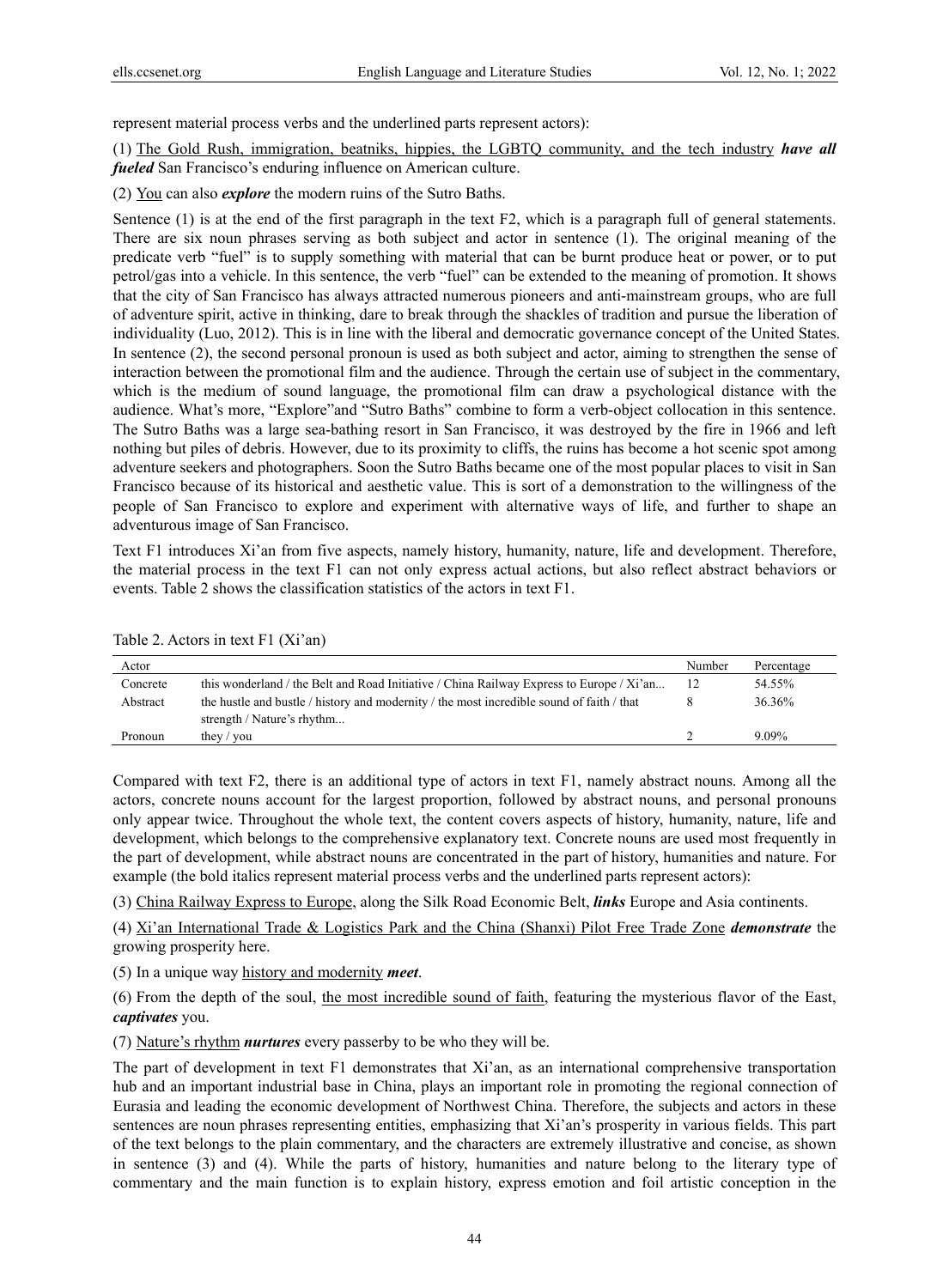audio-visual space compatible with sound and image. Therefore, the subjects and actors in these sentences are noun phrases representing the abstract concepts with the intention to deepen the image of Xi'an as a famous historical and cultural city in the audience's minds, as shown in sentence (5), (6) and (7).

# *4.2 Relational Process*

Systemic Functional Grammar holds that relational process is the most direct way to show the relationship between things and the speaker's attitudes as well as to make evaluation and judgment (Wu & Hu, 2014). Relational clauses serve to characterize and to identify. The English system operates with three main types of relation, namely intensive, possessive and circumstantial; and each of these comes in two distinct modes of being, which are attributive and identifying (Li & Li, 2019). Relational processes account for 26.09% in text F1 and 26.32% in text F2. As can be seen from Table 3, there are most intensive relational processes in the two texts, and all of them belong to the identifying type. This process refers to that one entity determines the specific identity of another entity.

Table 3. Relational process in text F1 & F2

| Text $F1$ (Xi'an) |             |             | Text F2 (San Francisco) |             |             |
|-------------------|-------------|-------------|-------------------------|-------------|-------------|
| $N=12$            | Attributive | Identifying | $N=9$                   | Attributive | Identifying |
| Intensive         |             |             | Intensive               |             |             |
| Circumstantial    |             |             | Circumstantial          |             |             |
| Possessive        |             |             | Possessive              |             |             |

*Note*. N=number.

For example (the bold italics represent the intensive relational process and the underlined parts represent the identified):

(8) It is universally rare that a city can *be* home to both incredible historic heritage and modern civilization. (F1)

(9) San Francisco *is* a rush. (F2)

Sentence (8) and (9) share several features. They are both in the beginning of the texts, the identifieds are both the cities, namely Xi'an and San Francisco, and the verbs are both different forms of "be". In sentence (8), "it" serves as the formal subject. The application of this emphatic pattern aims to emphasize that Xi'an is one of the few cities where history and modernity have been perfectly integrated. It helps the audience to grasp the overall impression of Xi'an. Sentence (9) is a typical simple sentence with subject-verb-object structure. However, the usage of its identifier, namely the object, is of great significance here. As a noun, "rush" has several meanings such as hurry, busy situation, a sudden strong emotion, etc. Therefore, using this word can make the audience instantly perceive the characteristics of San Francisco, which are the fast pace of life and the diversity of culture.

According to Table 3, there are least circumstantial relational processes in the two texts, and all of them belong to the attributive type. This process refers to the relationship between an entity and the environmental factors. For example (the bold italics represents the circumstantial relational process, the bullet points represent the carrier, and the underlined parts represent the attribute):

 $(10)$  ... and even food *is* tastefully beyond the grasp of your taste buds.  $(F1)$ 

# (11) It's all packed into a seven-by-seven-mile square, between the Pacific Ocean and the San Francisco Bay. (F2)

Sentence (10) is in the part of life of text F1, and the attribute is composed of a prepositional phrase. Xi'an has long been known for its cooked wheaten food and the wide variety of snacks. This sentence points out the unspeakable deliciousness of the food in Xi'an and highlights the city's unique charm, which is full of human touch and lively atmosphere. The subject and carrier in sentence (11) is a third person pronoun, which refers to the city of San Francisco. In this sentence, the verb is in the passive form and the attribute is made up of two parallel prepositional phrases. Such a sentence structure clearly illustrates the geographical location of San Francisco, and plays a role of connecting with the video images and deepening the audience's perception.

As is shown in Table 3, there are four possessive relational processes in text F1, among which the attributive type and the identifying type are each half. In text F2, there are three possessive relational processes, all of which belong to the attributive type. As to the attributive category, the possessive process refers to the relationship in which an entity is owned by someone. While in the identifying category, the concept of possession can be represented by the participants. For example (the bold italics represents the possessive relational process, the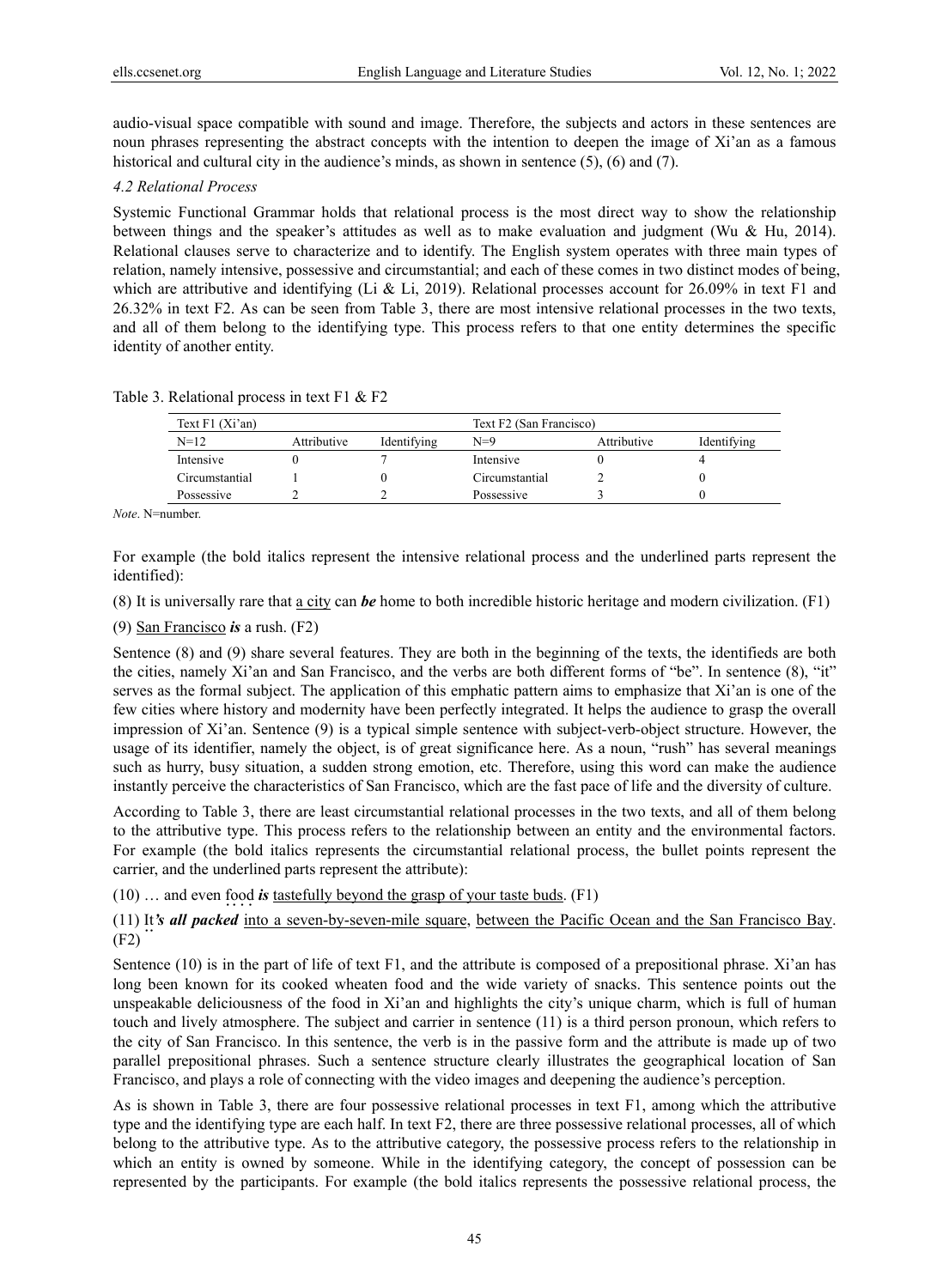bullet points represent the carrier, and the underlined parts represent the attribute):

(12) Qinling Mountains dotted with historic relics **houses** gorgeous natural scenes. (F1)

 $(13)$  20% larger than New York's Central Park, it *covers* a thousand square acres in a near perfect rectangle....... (F2)

(14) Behind a red-painted, time-weathered gate may *lie* a dusty story. (F1)

(15) Persons with higher education *comprise* about one-tenth of Xi'an's population. (F1)

Sentence (12) and (13) both belong to the attributive type of relational process. Sentence (12) emphasizes the beautiful natural landscape of Qinling Mountains. In sentence (13), by contrast with New York's Central Park, it highlights the huge area of the subject, namely Golden Gate Park. It can be seen that the attributive type of possessive relational processes in the two texts are mostly used to describe natural scenes or tourist attractions, with the intention of emphasizing their attributes or features. Here, sentence (12) and (13) respectively highlight the beauty of Qinling Mountains and the massiveness of Golden Gate Park. Sentence (14) and (15) both appear in text F1 and belong to the identifying type of relational process. In sentence (14), the two participants, which are "time-weathered gate" and "a dusty story", indicate the profound historical background of Xi'an. As to sentence (15), there is a typical possessive relative verb—comprise. Considering the logical connection between the two participants, this sentence demonstrates that Xi'an, an important central city in western China, has made great achievements in higher education.

## *4.3 Mental Process*

Mental process is the presentation of the internal world and people's perception of the external world. A mental process involves two participants: Senser and Phenomenon. Mental processes account for 6.25% in text F1 and 5.26% in text F2.

| Table 4. Mental process in text F1 & F2 |  |  |  |
|-----------------------------------------|--|--|--|
|-----------------------------------------|--|--|--|

| Text $F1$ (Xi'an)       |        |                 |             |              |
|-------------------------|--------|-----------------|-------------|--------------|
|                         | Senser | Process: Mental |             | Phenomenon   |
| (16)                    | You    | feel            | [feeling]   | strength     |
| (17)                    | Time   | know            | [cognition] | no dimension |
| (18)                    | Space  | know            | [cognition] | no borders   |
| Text F2 (San Francisco) |        |                 |             |              |
|                         | Senser | Process: Mental |             | Phenomenon   |
| (19)                    | You    | see             | [feeling]   | a movie      |
| (20)                    | You    | see             | [feeling]   | Chinatown    |

It can be seen from Table 4 that mental process is not frequently used in the two texts, but the use of verbs and sensers in text F1 is obviously more diversified and richer than that in text F2. Sentence (16) is in the humanity part of text F1, it uses the second personal pronoun as the senser, aiming to connect the audience's internal emotional mechanism. In this case, it highlights that the abundant cultural history of Xi'an becomes local people's spiritual nourishment and empowers them in an invisible way. Sentence (17) and (18) share the same structure and the same verb for cognition, stating that the charm of Xi'an transcends the limitations of time and space and emphasizing that it is a city with a perfect blend of ancient and modern civilization. Compared with the slightly obscure description of abstract concepts in the mental process of text F1, the language of text F2 is straightforward and clear. Sentence (19) and (20) are two clauses which belong to the same main-subordinate complex sentence, with the second person pronoun and the sensory verb forming the subject-predicate structure. Here, Chinatown is introduced from the topic of movie, which demonstrates its historical and cultural significance in San Francisco and even the important contribution of the Chinese in the American history.

## *4.4 Verbal Process*

Verbal process is that of exchanging information. The main participants include sayer, receiver and verbiage. Verbal processes account for 4.35% in text F1 and 2.63% in text F2. Table 5 shows the verbal processes involved in the two texts.

Table 5. Verbal process in text F1 & F2

| .<br>ПD.<br>lext F1<br>´an)<br>1/2 |                    |           |          |  |
|------------------------------------|--------------------|-----------|----------|--|
| Saver                              | Process:<br>Verbal | R eceiver | verbiage |  |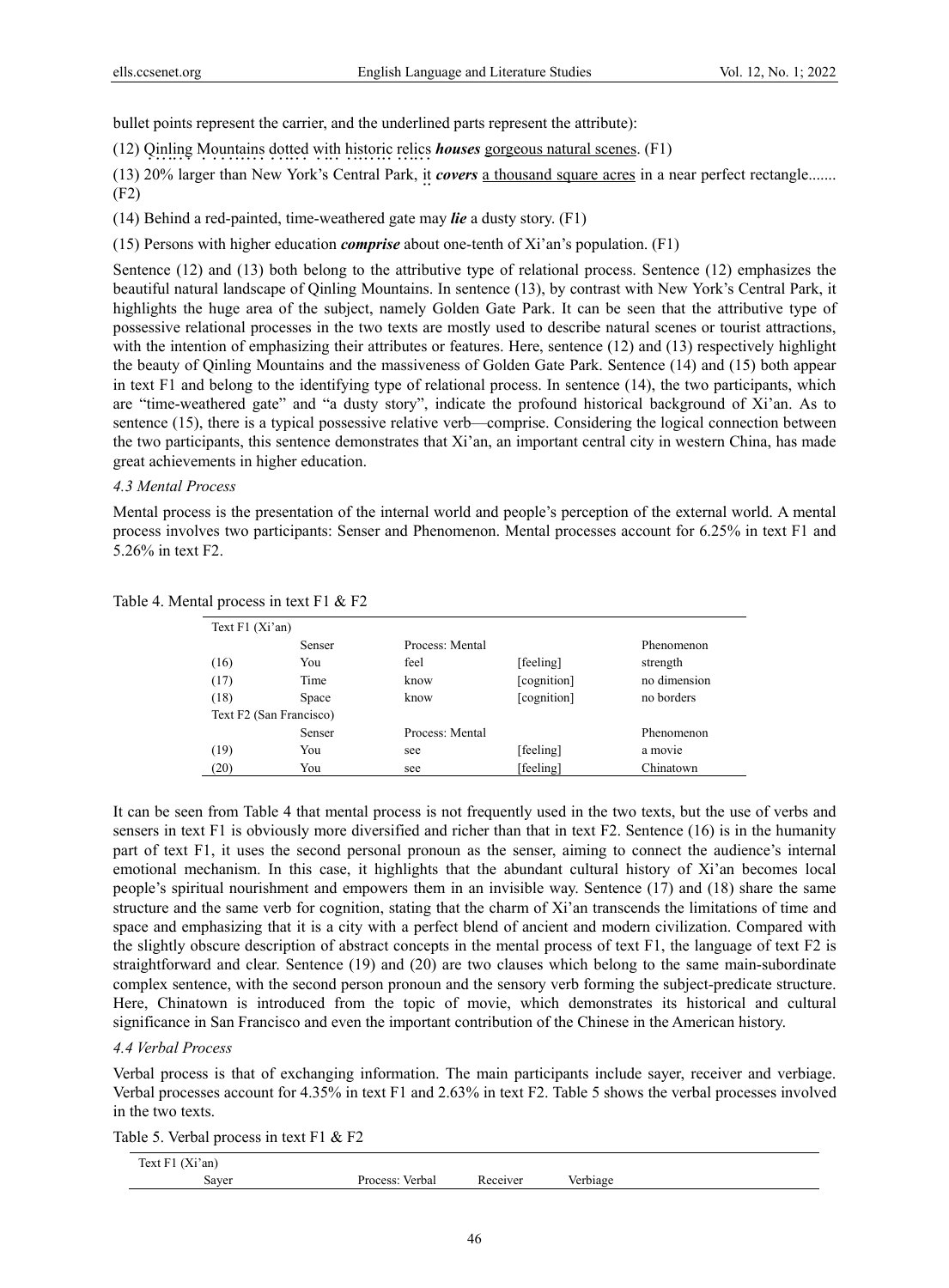| (21) | Old buildings and steles | tell             |          | secrets                                     |
|------|--------------------------|------------------|----------|---------------------------------------------|
| (22) | Any fine words           | fail to describe |          | the grandeur of scenery                     |
|      | Text F2 (San Francisco)  |                  |          |                                             |
|      | Saver                    | Process: Verbal  | Receiver | Verbiage                                    |
| (23) | The Dragon Gate          | tells            | visitors | they're entering America's oldest Chinatown |

In sentence (21), the verbal process is used to show that people can feel that Xi'an is rich in history from the architectures in this city. The wording is full of literary beauty. This way of expression is also in line with the language characteristics of laying emphasis on artistic conception and connotation in Chinese. There is a verb infinitive in sentence (22), which is made up of a verb expressing negative meaning and a verb representing the verbal process. It is used to serve as a foil to the unspeakable beauty of Xi'an's natural scenery; the tone is euphemistic and implicit, however. As a result, the static text and dynamic images can be more easily accepted and perceived by the audience. Sentence (23) and (21) share the same verb, but the former one baldly illustrates that the the landmark of the Dragon Gate serves as a geographical indicator for Chinatown. Compared with sentence (21), sentence (23) is more descriptive.

#### *4.5 Existential Process*

Existential process represents that something exists or happens, which can be used to express the objectivity of things. There must be one participant in the existential process, namely existent. In this section, existential process only exists in text F1, accounting for 4.35%.

Table 6. Existential process in text F1 (Xi'an)

|      | Text $F1$ (Xi'an)                           |                      |                                       |
|------|---------------------------------------------|----------------------|---------------------------------------|
|      | Existent                                    | Process: Existential | Circumstance                          |
| (24) | splendid civilization                       | is scattered         | at every nook and corner of this city |
| (25) | The largest Asian Aviation City and China's | are situated         | here                                  |
|      | Aerospace City                              |                      |                                       |

As can be seen from Table 6, the predicate verb in sentence (24) is in the passive form, emphasizing that Xi'an is the birthplace of ancient Chinese civilization in Qin, Han and Tang dynasties. From the Chinese-style eaves on the street buildings to the quaint lamp posts standing on sides of the road, the marks of the Han-Tang culture can be seen everywhere in Xi'an. Sentence (25) focuses on the modernization process of Xi'an, which objectively shows that the aviation industry in this city has maintained good momentum of development, and further establishes Xi'an's position as an important industrial base and the international transport corridor in China.

## **5. Conclusion**

The transitivity analytical results show that the two texts contain similar processes. Firstly, material process is used most frequently. It is used to comprehensively describe the history, humanity, nature, life and development of Xi'an in text F1, while introduce the natural and cultural landscape of San Francisco in text F2. Secondly, relational process is used to determine the two cities' distinctive features. Thirdly, mental process reflects the importance of history in shaping a city's spiritual culture. What's more, verbal process highlights the distinct linguistic features of the two texts. Finally, existential process reflects that Xi'an is a city with a perfect blend of ancient and modern civilization. In short, the commentary of the two cities have their own characteristics, which are comprehensive in content and profound in connotation, showing the quaint and modern features of Xi'an, and the innovative and explorative features of San Francisco. To be specific, they both narrate tales of the city according to their own city orientation and characteristic resources, which not only helps find a path suitable for their own development, but also interpret the spiritual style of the city.

## **References**

- Halliday, M. A. K. (2000). *An introduction to functional grammar* (2nd ed.). Beijing: Foreign Language Teaching and Research Press.
- Hu, Z. L., Zhu, Y. S., Zhang, D. L., & Li, Z. Z. (2005). *An Introduction to Systemic Functional Linguistics*. Beijing: Peking University Press.
- Jiang, X., & Ye, Y. (2018). A Study on External Communication Strategy of City Image Promotional Films. *Youth Journalist*, *20*, 27−28.